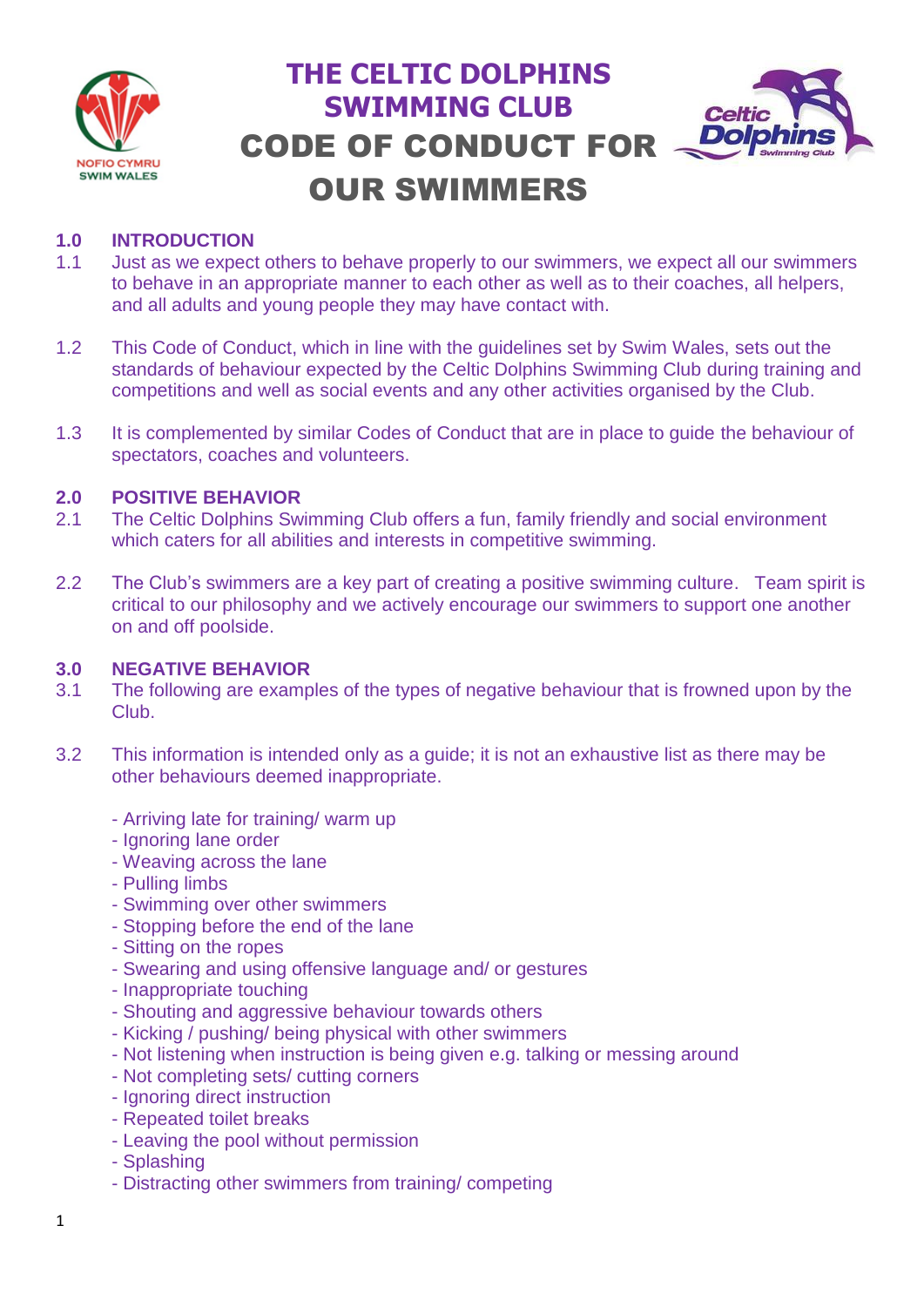- Interfering with the other peoples belongings
- Disrespecting the facilities/ equipment at the pool

## **4.0 OUR CODE OF CONDUCT OF EXPECTED STANDARDS**

- 4.1 In order to maintain the highest possible standards of good behaviour, the Celtic Dolphins Swimming Club expects its swimmers to abide by a series of rules which are set out according to the following Code of Conduct.
- 4.2 All swimmers are required to confirm that they agree to comply with these rules which include general behaviour as well as conduct during training and whilst representing the Club at competitions. Refusal to sign the Code of Conduct will prevent the swimmer training/ competing.

### **4.2.1 General Behaviour**

The cornerstone of good behaviour is based upon respect which applies across all the activities that the Club's swimmers are involved with according to the following principals:

- *A. I will treat all members of the Celtic Dolphins Swimming Club and persons associated with the Club with dignity and respect.*
- *B. I will treat everyone equally and never discriminate against another person associated with the Swimming Club on any grounds including that of age, sexual orientation, gender, faith, ethnic origin or nationality.*
- *C. I understand that the use of inappropriate or abusive language, bullying, harassment, or physical violence will not be tolerated and could result in disciplinary action being taken.*
- *D. I will treat the facilities and equipment where I train and compete with the upmost respect.*
- *E. I will display a high standard of behaviour at all times and will take responsibility for my actions if I behave inappropriately.*
- *F. I will always report any poor behaviour by others to my coach, Club official or member of staff.*
- *G. I will recognise and celebrate the good performance and success of my team-mates.*
- *H. I will respect the privacy of others, especially in using the changing facilities.*

## **4.2.2 During Training**

The Club's coaches are responsible for managing their lanes during training, their overall aim is to ensure that all swimmers get the maximum benefit out of each session. In order to achieve this, the following rules apply:

- *A. I will treat my coach and fellow swimmers with respect.*
- *B. I will make my coach aware if I have any difficulties in attending training.*
- *C. I will report to reception to record my arrival at the Pool (Pontardawe Pool only).*
- D. *I will arrive in goodtime on poolside before the training session starts to complete poolside warm up and stretching as directed by my coach. This rule also applies to any land training that I take part in.*
- *E. I will arrive at training ready and motivated to train.*
- *F. I understand if I arrive late, I must report to my coach before entering the pool.*
- *G. I will ensure that I have all my equipment with me, e.g. paddles, kick boards, hats, googles etc.*
- *H. If I need to leave the pool for any reason during training, I will seek permission from my coach beforehand.*
- *I. I will listen to what my coach is telling me at all times and follow any instructions given.*
- *J. I understand that* lane allocation and order *within the lane is determined by my coach and may vary according to the set I am swimming.*
- *K. I will always swim to the wall as I would do in a race and practice turns as instructed.*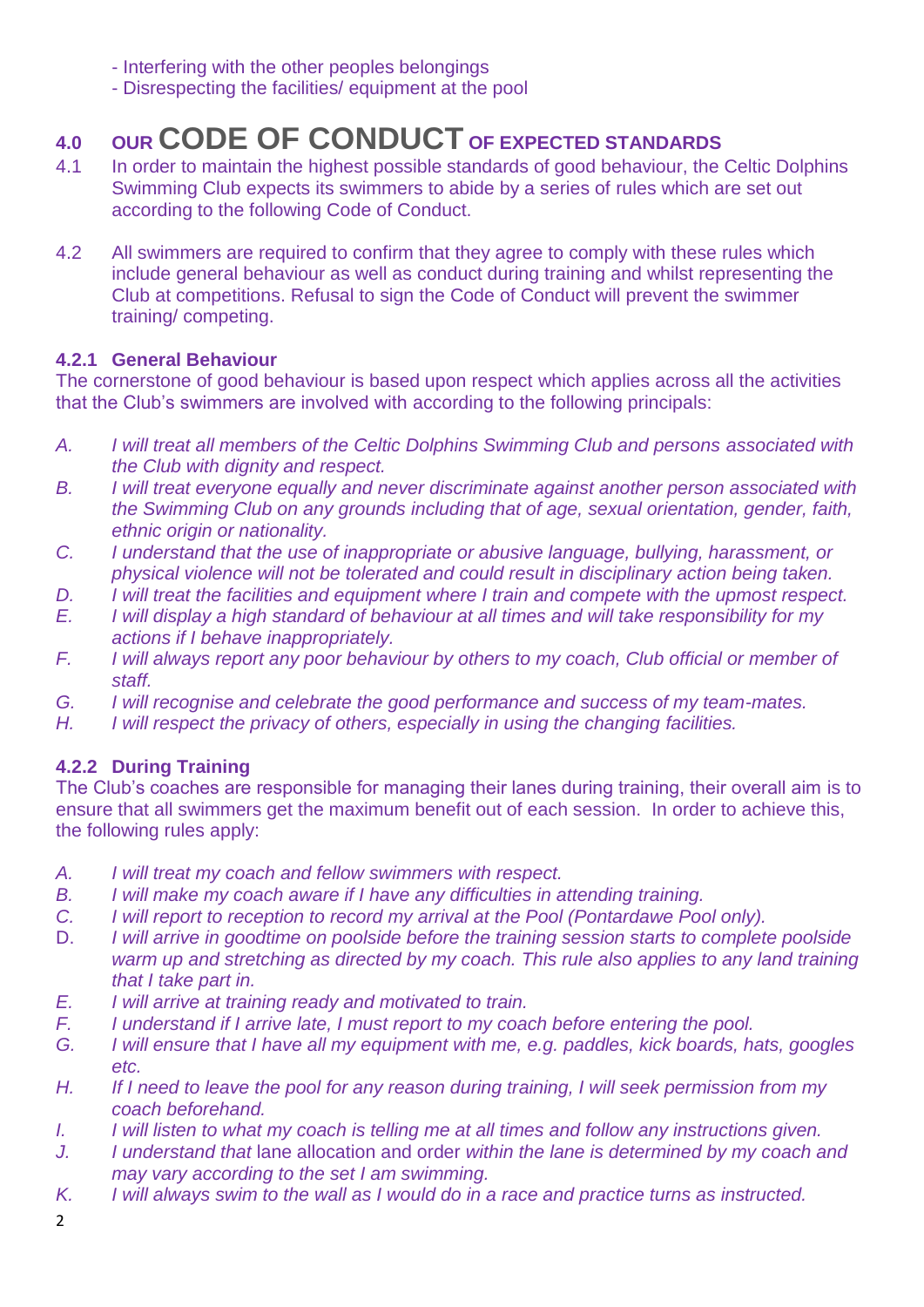- *L. I will not stop and stand in or at the end of the lane, or obstruct others from completing their training.*
- *M. I will not sit or pull on the ropes as this may injure other swimmers or damage the ropes.*
- *N. I will not cut corners, for example skip lengths or sets – to do so means I would only be cheating myself.*
- *O. I will think about what I am doing during training and if I have any problems, I will discuss them with my coach at the appropriate time.*
- *P. If I have problems with the behaviour of other swimmers during training, I will report them at the time to an appropriate adult.*

## **4.2.3 During Competitions**

During the various swim competitions that the Club attends, the designated Team Manager, supported by the attending coach that day, will be responsible for the good conduct of swimmers according to the following standards:

- *A. At competitions, whether they be open meets, national events or club galas, I will always behave in a manner that shows respect to my coach, fellow team-mates, Team Manager, the competition officials and other competitors.*
- *B. I recognise that I will need to arrive in good time prior to my designated warm up slot and report to the Team Manager on poolside.*
- *C. I understand that I must come to events suitably dressed in the Club kit.*
- *D. As I am part of a team, I will sit with their team mates for the duration of the competition.*
- *E. I will make sure that I come to the event prepared in terms of food, drinks, googles, towel, change of clothes etc.*
- *F. I will participate in pre-pool stretching and a water based warm up before my race as directed by my coach.*
- *G. I will attend marshalling at the instruction of the Team Manager and queue there in an orderly manner until my race unless otherwise guided.*
- *H. I will not distract other swimmers prior to their race as I understand that preparation is an important part of competing.*
- *I. In the event that I am disqualified, I will seek clarification off my coach as to the reason why and they will liaise, if necessary, with the competition officials.*
- *J. If I have to leave the spectators gallery for any reason, I will seek the approval of the Team Manager before doing so. Equally I will not leave the gala without the explicit agreement of the Team Manager or coach in attendance.*
- *K. After my race, I will report to my coach for feedback.*
- *L. I will support and cheer on my team mates when they race. Everyone likes to be supported and they will be supporting me in return.*
- *M. I will swim down after racing if possible as advised by my coach during which time I will be conscious to behave respectfully to other users of the swim down facility.*
- *N. I will be respectful of the facilities and equipment at the competition pool as well as the belongings of other competitors.*

## **5.0 OUR DISCIPLINARY PROCEDURE**

5.1 Breaches in behaviour and failure to uphold the standards set out in the Code of Conduct above, may result in disciplinary action being taken which could include sanctions, suspension and even expulsion from the Swimming Club.